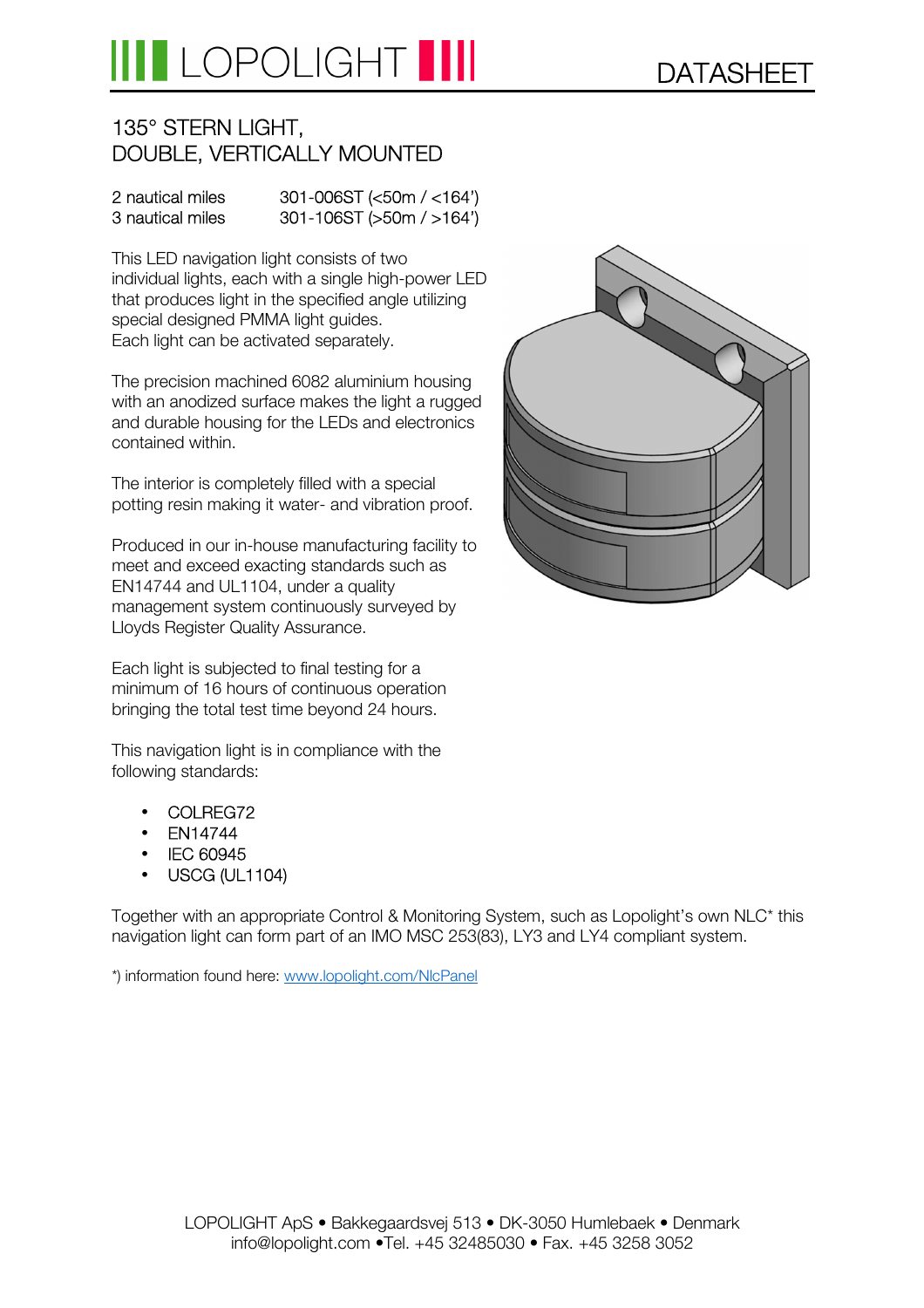#### Technical specifications

#### 301-006ST;

Vessel size: <50m (<164') Visibility: >2 nautical miles Intensity: >5,4cd Power consumption: 1,32 Watt; Current: 0,11A @12 VDC - 0,05A @24 VDC

#### 301-106ST;

Vessel size: >50m (>164') Visibility: >3 nautical miles Intensity: >15cd Power consumption: 2,52 Watt; Current: 0,21A @12 VDC - 0,1A @24 VDC

Operating voltage: 10 - 32 VDC Number of LEDs: 1 / 1 Light colour: White Operating temperature: -25°C to +55°C IP rating: IP68 Mounting: Vertical

Connection: 2 cables consisting of  $2 \times 0.5$  mm<sup>2</sup> leads, a screen and insulation.

- Red lead  $=$  Power
- $\bullet$  Black lead = GND

Certification: Pending

The product is in compliance with the following standard(s): COLREG72/ EN14744 / IEC 60945 / USCG (UL1104)

Dimensions: See drawing Weight: 1kg

Warranty: Lopolight products are covered by a 5-year limited warranty. Warranty conditions can be found on www.lopolight.com/Home/Service

Included in package:

- 1 pc. Navigation light, pre-cabled with 2,5m marine grade cable
- 2 pcs. Mounting screws (M6 x 8 mm)
- Installation instructions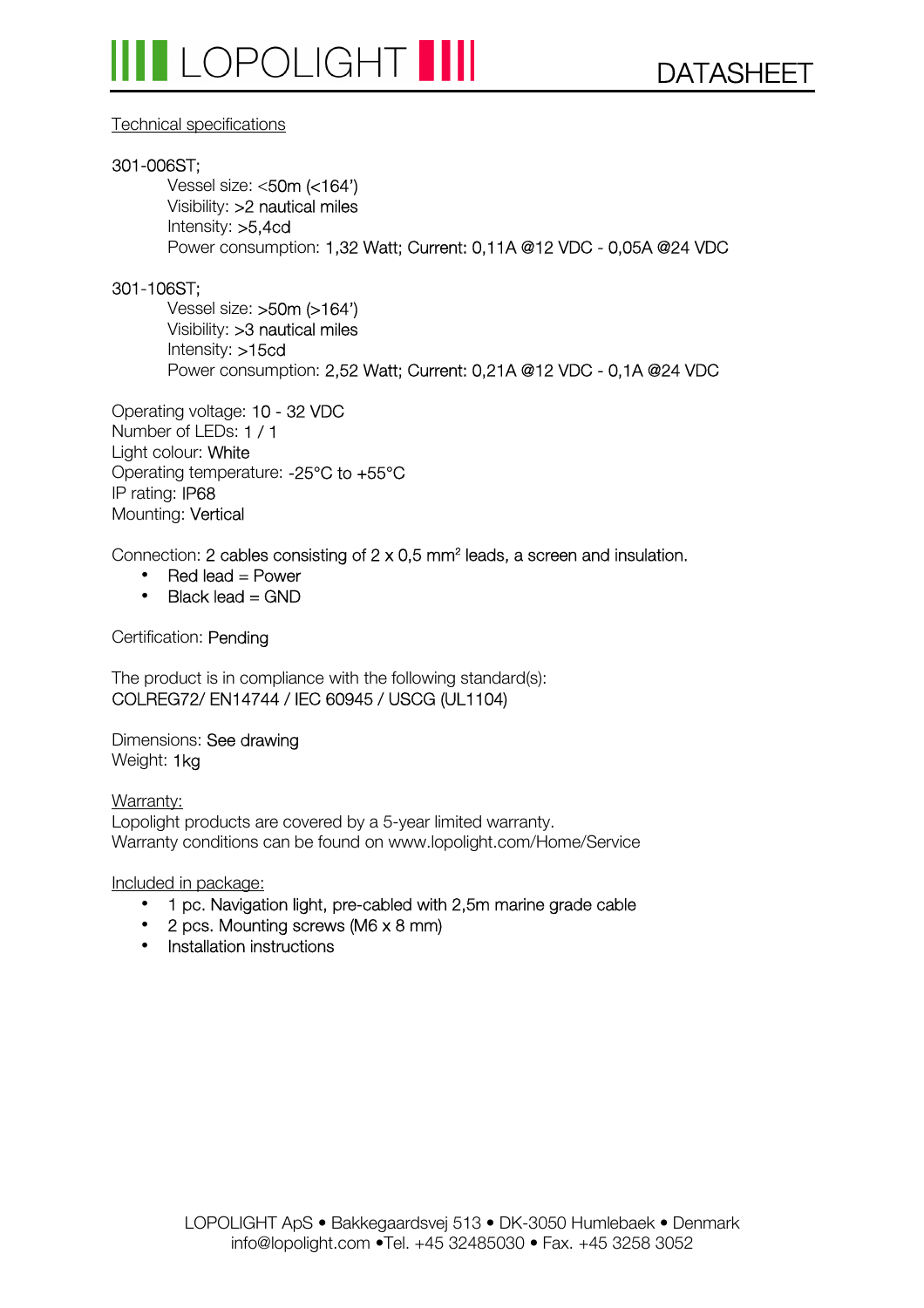## Ordering information

| <b>VISIBILITY</b> | <b>CABLE</b><br><b>LENGTH</b> | <b>PART NUMBER</b><br><b>SILVER FINISH</b> | <b>PART NUMBER</b><br><b>BLACK FINISH</b> |
|-------------------|-------------------------------|--------------------------------------------|-------------------------------------------|
|                   |                               |                                            |                                           |
| 2 nautical miles  | 2,5m/8.2'<br>(standard)       | 301-006ST                                  | 301-006ST-B                               |
|                   | 6m / 19.7'                    | 301-006ST 6M                               | 301-006ST-B 6M                            |
|                   |                               |                                            |                                           |
| 3 nautical miles  | 2,5m/8.2'<br>(standard)       | 301-106ST                                  | 301-106ST-B                               |
|                   | 6m / 19.7'                    | 301-106ST 6M                               | 301-106ST-B 6M                            |